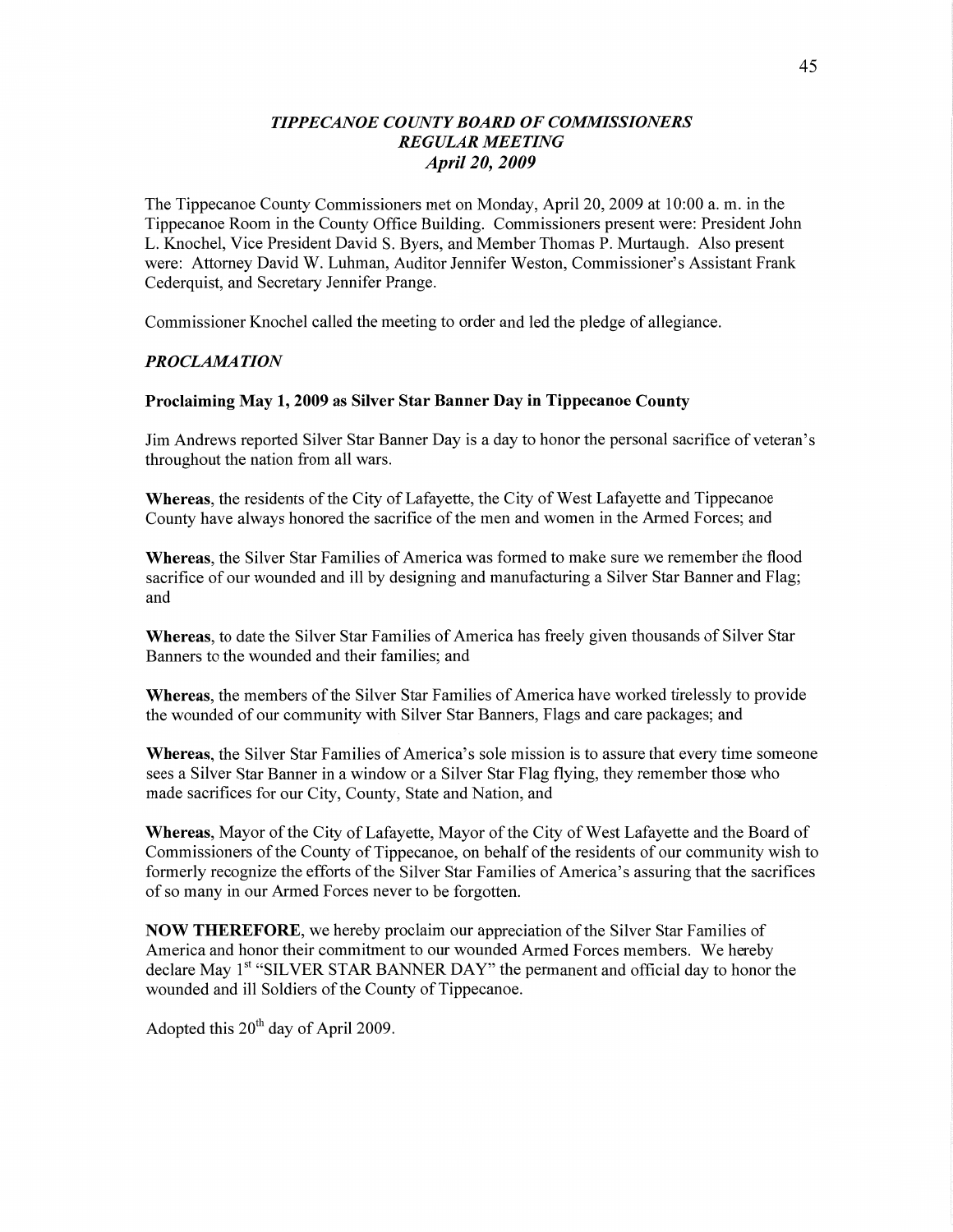Attorney Luhman stated this proclamation represents the spending of federal economic grants received in Tippecanoe County. The proclamation will affirm the commissioner's commitment to ensure all stimulus funds received are used to hire local workers and producers to impact the local economy.

#### **PROCLAMATION**

### **SPENDING OF FEDERAL ECONOMIC RENEWAL GRANTS TO TIPPECANOE COUNTY, INDIANA**

**Whereas,** the economic downturn is having a critical impact on residents of Tippecanoe County and the State of Indiana who are struggling to **maintain** or find jobs in an increasingly difficult environment, and

**Whereas,** American taxpayers provide the revenue needed to operate essential government services and

**Whereas,** federal economic recovery legislation has been proposed for the purpose of providing billions of dollars to **help** economically devastated cities and states immediately provide jobs through considerable infrastructure rebuilding, green energy projects and other projects that will require manufactured components, and

Whereas, our taxpayer dollars should be spent to maximize the creation of jobs and to restore the economic Vitality of our communities, and

**Whereas,** any domestically produced products that are purchased with economic recovery plan monies will immediately help struggling families and will help stabilize our greater economy, and

**Whereas,** any economic recovery plan spending should — to every extent possible - include <sup>a</sup> commitment to buy materials, goods and services for projects from companies that are produced within the United States, thus employing the very workers that pay the taxes for the economic recovery plan spending in the first place.

**NOW, THEREFORE,** BE IT **PROCLAIMED,** that the Board of Commissioners of Tippecanoe County, Indiana will work to maximize the creation of jobs and restore economic growth and opportunity by spending economic recovery plan funds to every extent possible on domestic projects and services that create jobs and **help** keep the residents of Tippecanoe County and the **State** of Indiana employed.

BE IT **FURTHER PROCLAIMED,** that the Board of Commissioners of Tippecanoe County is committed to the procurement of domestic products and services Whenever and wherever possible with any economic recovery monies provided to Tippecanoe County, Indiana; and

BE IT **FURTHER PROCLAIMED,** that the Board of Commissioners of Tippecanoe County is committed to the pursuit of procurement practices and procedures which will give local workers and producers the opportunity to identify and provide the domestic products and services that will maximize the success of our nation's economic recovery program.

Duly adopted this  $20^{th}$  day of April, 2009.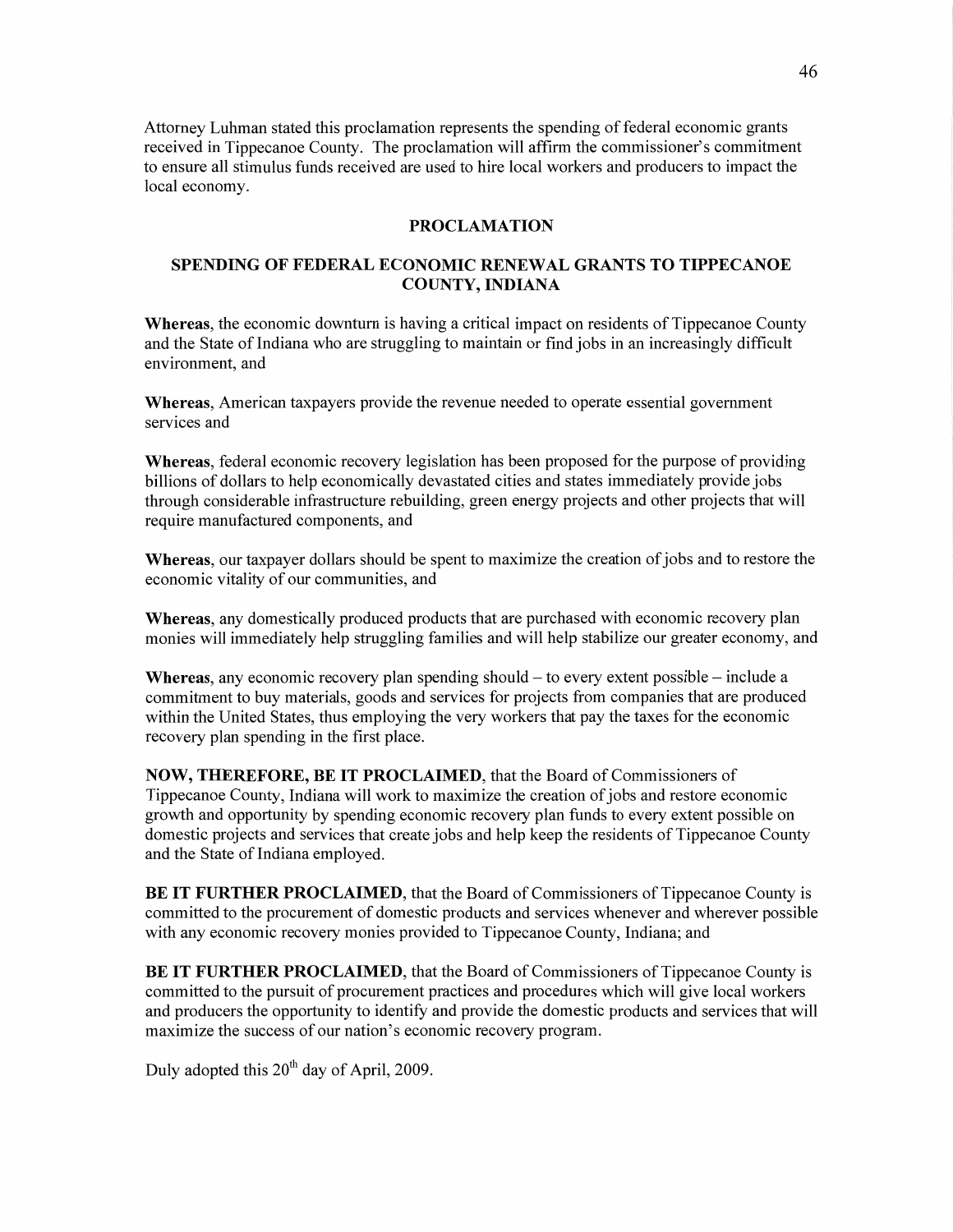### *APPROVAL* OF *MINUTES*

*0* Commissioner Byers moved to approve minutes from the **March** 10, **April** 1, 6, 2009 meetings, second by Commissioner Murtaugh; motion carried.

# **PRESENTATION OF ACCOUNTS PAYABLE VOUCHERS**

Commissioner's Assistant Frank Cederquist recommended approval of accounts payable vouchers for April 9, 10, 16, 17, 20, 2009 with no exceptions.

**0** Commissioner Murtaugh moved to approve the accounts payable vouchers as presented, second by Commissioner Byers; motion carried.

# *TRASH TRANSFER STATION*

Attorney Luhman reported at the last Solid Waste Advisory Committee meeting a representative of Southside **Landfill,** the contractor operating the trash transfer station, in an effort to expand **their** business offered to purchase the transfer station or trade real estate. The current contract allows for the commissioners at the end of the five-year contract to renew in increments of five years. The consensus of the board was to offer an extension to the current contract which expires December 31, 2010. The commissioners will seek guidance from the Solid Waste Advisory Committee.

# *HIGHWAY — Opal Kuhl*

Director Opal Kuhl recommended approval of Permanent and Temporary Grants of Right-of-Way for parcels located on South River Road.

Parcel **9** & 9A **—** James & Mary Gastineau Parcel 23& 23A *—* John W. & Jean Remo Parcel 29 & 29A — Terry & Margo A. Elliott Parcel 46 & 46A— Penny Whitlock **Dettman**  Parcel 60 **&** 60A **—** Eli Lilly & Co. Parcel 22 & 22A— John W. & Jan Remo

**0** Commissioner Murtaugh moved to approve the Permanent and Temporary Grants of Right-of-Way as presented, second by Commissioner Byers; motion carried.

# *TREASURER* **—** Bob *Plantenga*

Treasurer Bob Plantenga recommended approval of a contract with Pitney Bowes in order to print tax bills in-house. In the past, the county has had the bills printed by an outside company. With **<sup>a</sup>** tax comparison statement being sent as well as the regular tax statement, there was a large increase in the cost. Treasurer Plantenga is proposing a lease of equipment and software. The system will allow multiple tax bills to be sent in one envelope to the same taxpayer and reduce the cost for the county. The lease will be for 48 months with an annual amount of \$16,045 which includes the annual maintenance. An early buy-out at 32 months is an option if new equipment is needed, or the county can purchase the original equipment at the end of four years for \$100. If the commissioners decide to lease the equipment, Treasurer Plantenga said there will be a 50%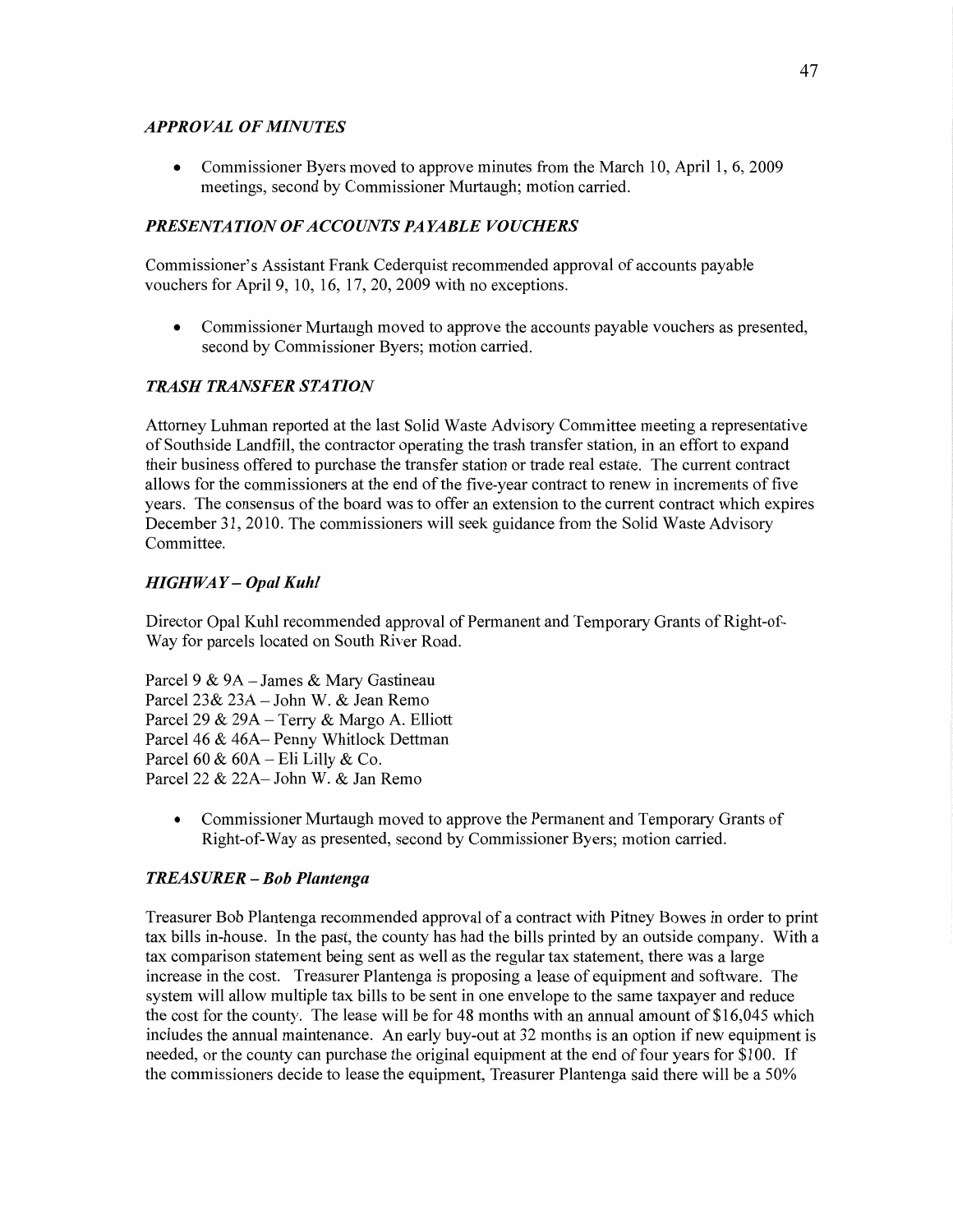savings from last year. Jim Scolski and Becky Shaw representing Pitney Bowes, stated the software is compatible with postage meter equipment if county should purchase in the future.

**0** Commissioner Byers moved to approve the contract with Pitney Bowes, second by Commissioner Murtaugh; motion carried.

#### *GRANTS* **—** *Tammy Patrick*

Tammy Patrick requested permission to apply for a grant from the Tobacco Free Partnership of Tippecanoe County. Juvenile Alternatives will partner with local schools to provide smoking cessation classes. Grant funds will be used to purchase supplies and materials for the program.

• Commissioner Murtaugh moved to grant permission to apply for the smoking cessation grant, second by Commissioner Byers; motion carried.

#### **TYLER TECHNOLOGIES CONTRACT**

Commissioner Knochel explained a contract for the 2011 General Reassessment was signed with Tyler Technologies. The contract was sent to DLGF and was approved.

• Commissioner Murtuagh moved to ratify the signing of the contract for the 2011 General Reassessment, second by Commissioner Byers; motion carried.

If the general assembly approves the delay of general reassessment for one year, the contract has the option of cancelling with a 30 days notice.

# *REAPPRAISAL UPDATE SERVICE* FOR THE *INSURANCE APPRAISALS* 0F *4 COUNTY PROPERTIES*

Commissioner's Assistant Frank Cederquist recommended approval of the reappraisal update for county properties to include the county office building, courthouse, mechanical building, and the jail. The cost update is \$3 00 and is recommended by the county's insurance carrier.

**0** Commissioner Byers moved to approve the reappraisal update for insurance services, second by Commissioner Murtaugh; motion carried.

#### *APPLICATION TO THE VILLA*

**0** Commissioner Byers moved to approve the application for Marian Joan Grabman to the Tippecanoe Villa, second by Commissioner Murtaugh; motion carried.

#### *UNFINISHED/NE W B USINESS*

Commissioner Byers asked if there is a defibrillator for the county office building and courthouse. It was noted a defibrillator is located in the Commissioner's office.

### *REPORTS* ON *FILE*

None